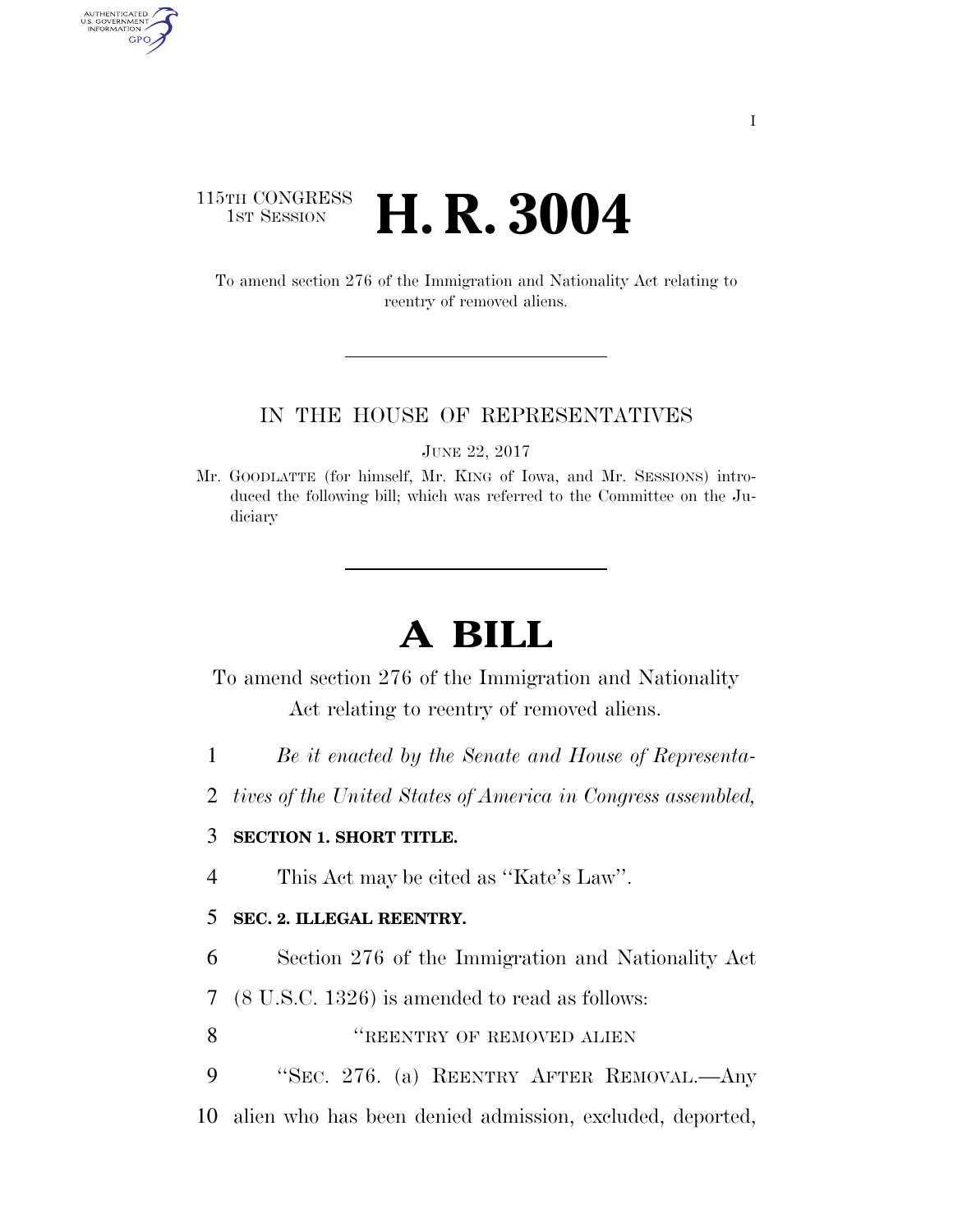or removed, or who has departed the United States while an order of exclusion, deportation, or removal is out- standing, and subsequently enters, attempts to enter, crosses the border to, attempts to cross the border to, or is at any time found in the United States, shall be fined under title 18, United States Code, imprisoned not more than 2 years, or both.

8 "(b) REENTRY OF CRIMINAL OFFENDERS.--Not- withstanding the penalty provided in subsection (a), if an alien described in that subsection was convicted before such removal or departure—

12 ''(1) for 3 or more misdemeanors or for a fel- ony, the alien shall be fined under title 18, United States Code, imprisoned not more than 10 years, or both;

 $(2)$  for a felony for which the alien was sen- tenced to a term of imprisonment of not less than 30 months, the alien shall be fined under such title, imprisoned not more than 15 years, or both;

 ''(3) for a felony for which the alien was sen- tenced to a term of imprisonment of not less than 60 months, the alien shall be fined under such title, imprisoned not more than 20 years, or both; or

24 "(4) for murder, rape, kidnapping, or a felony offense described in chapter 77 (relating to peonage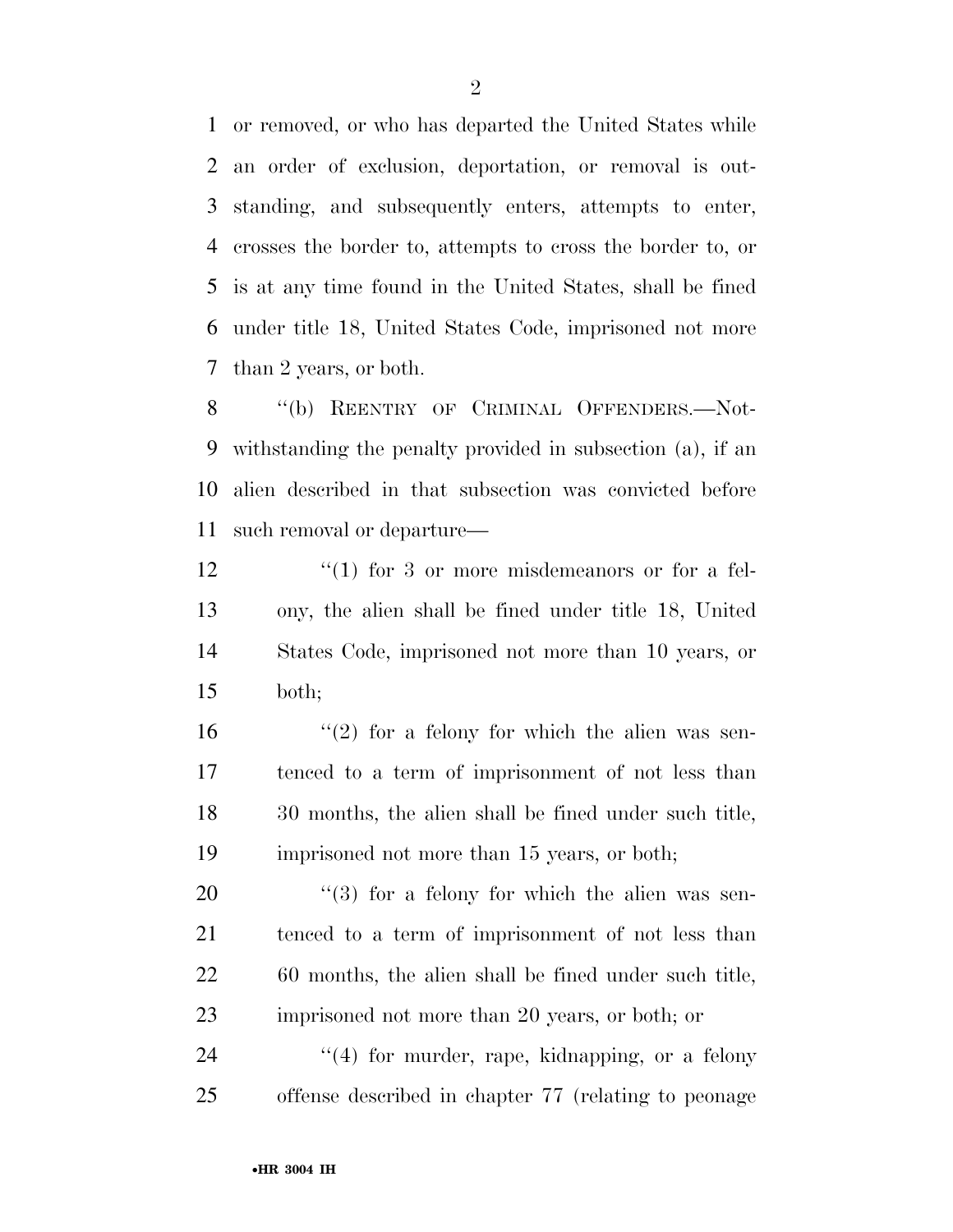and slavery) or 113B (relating to terrorism) of such title, or for 3 or more felonies of any kind, the alien shall be fined under such title, imprisoned not more than 25 years, or both.

 ''(c) REENTRY AFTER REPEATED REMOVAL.—Any alien who has been denied admission, excluded, deported, or removed 3 or more times and thereafter enters, at- tempts to enter, crosses the border to, attempts to cross the border to, or is at any time found in the United States, shall be fined under title 18, United States Code, impris-oned not more than 10 years, or both.

 ''(d) PROOF OF PRIOR CONVICTIONS.—The prior convictions described in subsection (b) are elements of the crimes described, and the penalties in that subsection shall apply only in cases in which the conviction or convictions that form the basis for the additional penalty are—

17  $\frac{1}{2}$  (1) alleged in the indictment or information; and

 ''(2) proven beyond a reasonable doubt at trial or admitted by the defendant.

 ''(e) AFFIRMATIVE DEFENSES.—It shall be an af-firmative defense to a violation of this section that—

23  $\frac{1}{2}$  (1) prior to the alleged violation, the alien had sought and received the express consent of the Sec-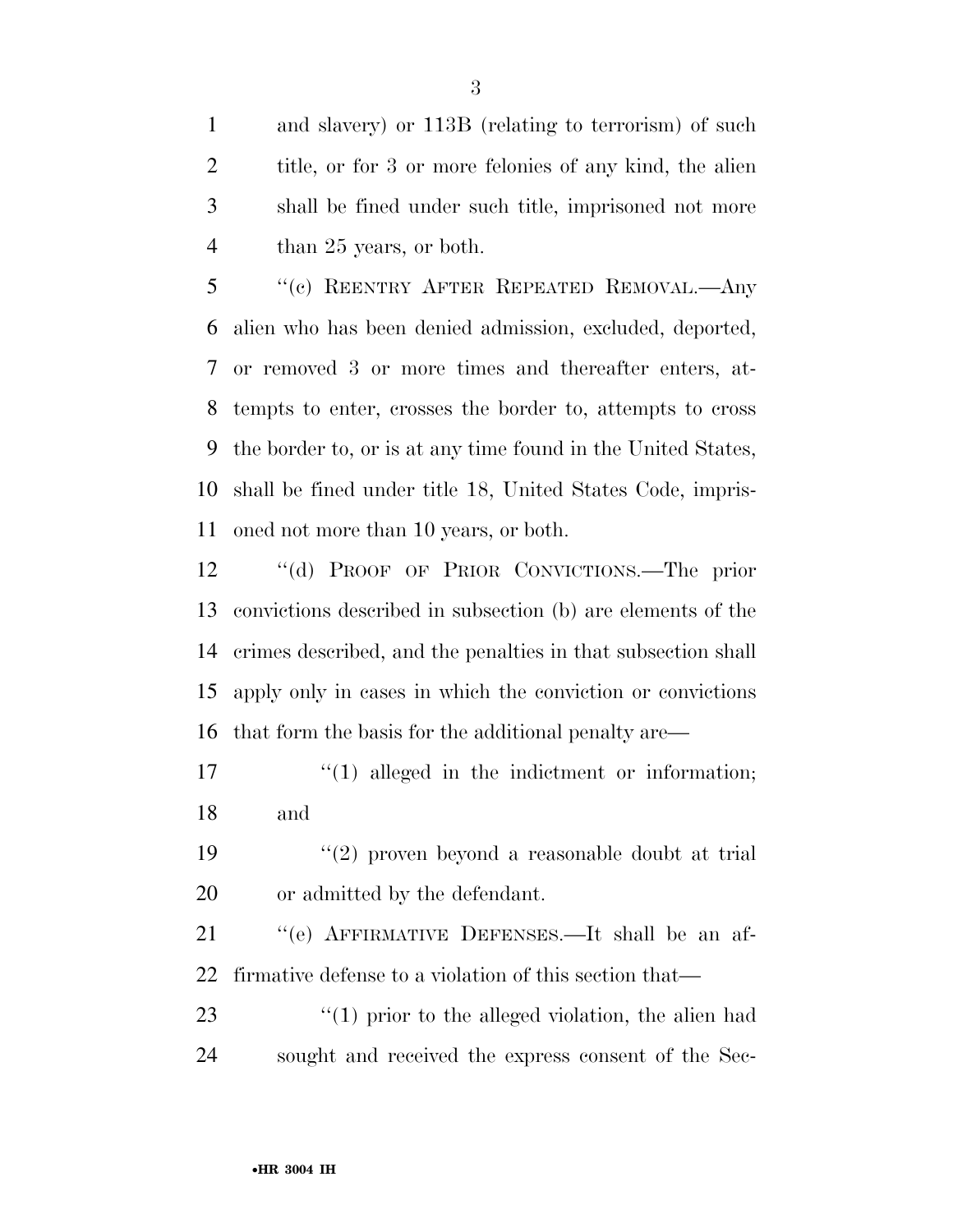| $\mathbf{1}$   | retary of Homeland Security to reapply for admis-              |
|----------------|----------------------------------------------------------------|
| $\overline{2}$ | sion into the United States; or                                |
| 3              | $\lq(2)$ with respect to an alien previously denied            |
| $\overline{4}$ | admission and removed, the alien—                              |
| 5              | $\lq\lq$ was not required to obtain such ad-                   |
| 6              | vance consent under the Immigration and Na-                    |
| 7              | tionality Act or any prior Act; and                            |
| 8              | $\lq$ (B) had complied with all other laws and                 |
| 9              | regulations governing the alien's admission into               |
| 10             | the United States.                                             |
| 11             | "(f) LIMITATION ON COLLATERAL ATTACK ON UN-                    |
| 12             | DERLYING REMOVAL ORDER.—In a criminal proceeding               |
| 13             | under this section, an alien may not challenge the validity    |
| 14             | of any prior removal order concerning the alien.               |
| 15             | "(g) REENTRY OF ALIEN REMOVED PRIOR TO COM-                    |
| 16             | PLETION OF TERM OF IMPRISONMENT. Any alien re-                 |
| 17             | moved pursuant to section $241(a)(4)$ who enters, attempts     |
|                | 18 to enter, crosses the border to, attempts to cross the bor- |
| 19             | der to, or is at any time found in, the United States shall    |
| 20             | be incarcerated for the remainder of the sentence of im-       |
| 21             | prisonment which was pending at the time of deportation        |
| 22             | without any reduction for parole or supervised release un-     |
| 23             | less the alien affirmatively demonstrates that the Sec-        |
| 24             | retary of Homeland Security has expressly consented to         |
| 25             | the alien's reentry. Such alien shall be subject to such       |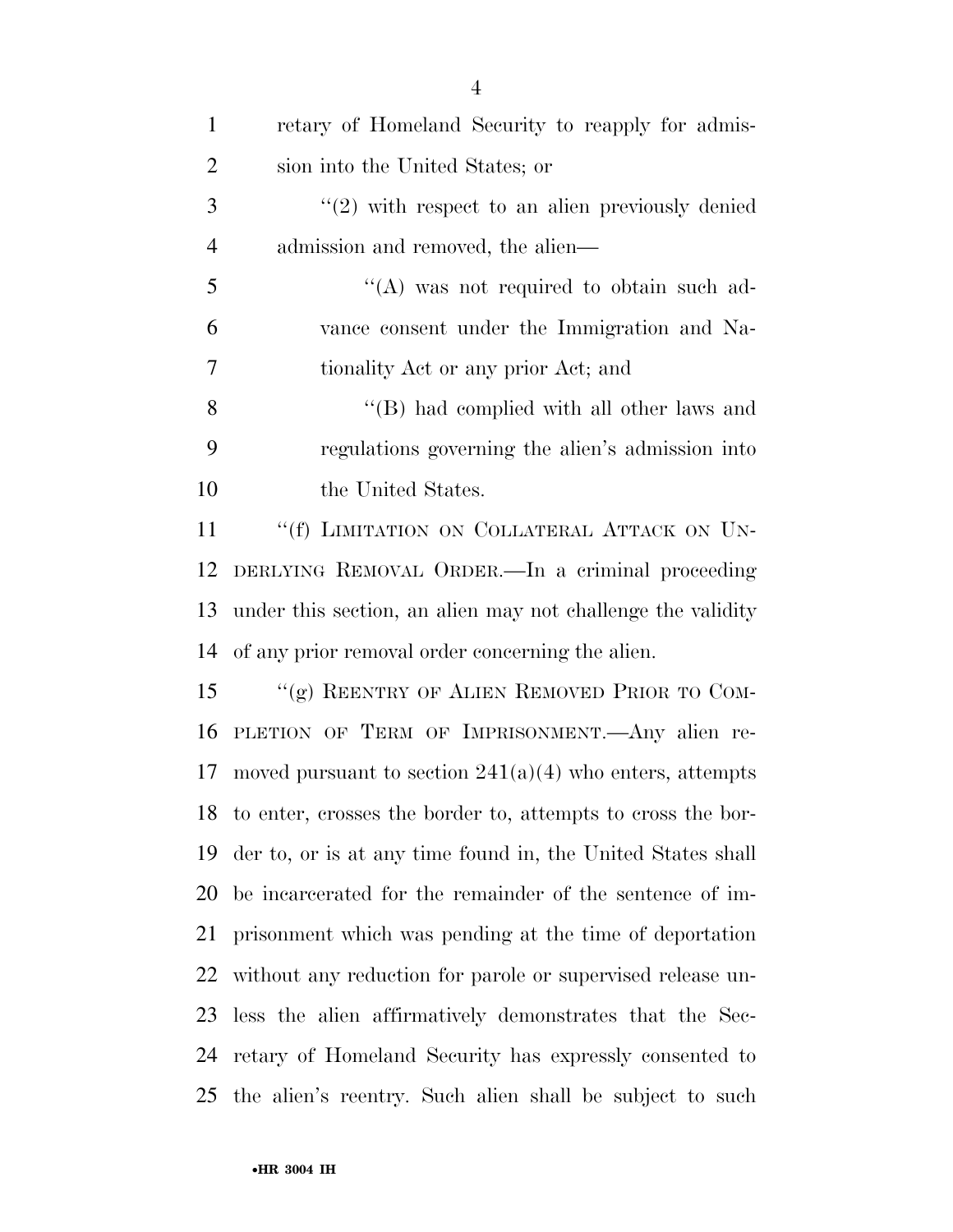other penalties relating to the reentry of removed aliens as may be available under this section or any other provi-sion of law.

 ''(h) DEFINITIONS.—For purposes of this section and section 275, the following definitions shall apply:

 ''(1) CROSSES THE BORDER TO THE UNITED STATES.—The term 'crosses the border' refers to the physical act of crossing the border, regardless of whether the alien is free from official restraint.

10 ''(2) FELONY.—The term 'felony' means any criminal offense punishable by a term of imprison- ment of more than 1 year under the laws of the United States, any State, or a foreign government.

14 ''(3) MISDEMEANOR.—The term 'misdemeanor' means any criminal offense punishable by a term of imprisonment of not more than 1 year under the ap- plicable laws of the United States, any State, or a foreign government.

19 ''(4) REMOVAL.—The term 'removal' includes any denial of admission, exclusion, deportation, or removal, or any agreement by which an alien stipu- lates or agrees to exclusion, deportation, or removal. 23 ''(5) STATE.—The term 'State' means a State of the United States, the District of Columbia, and